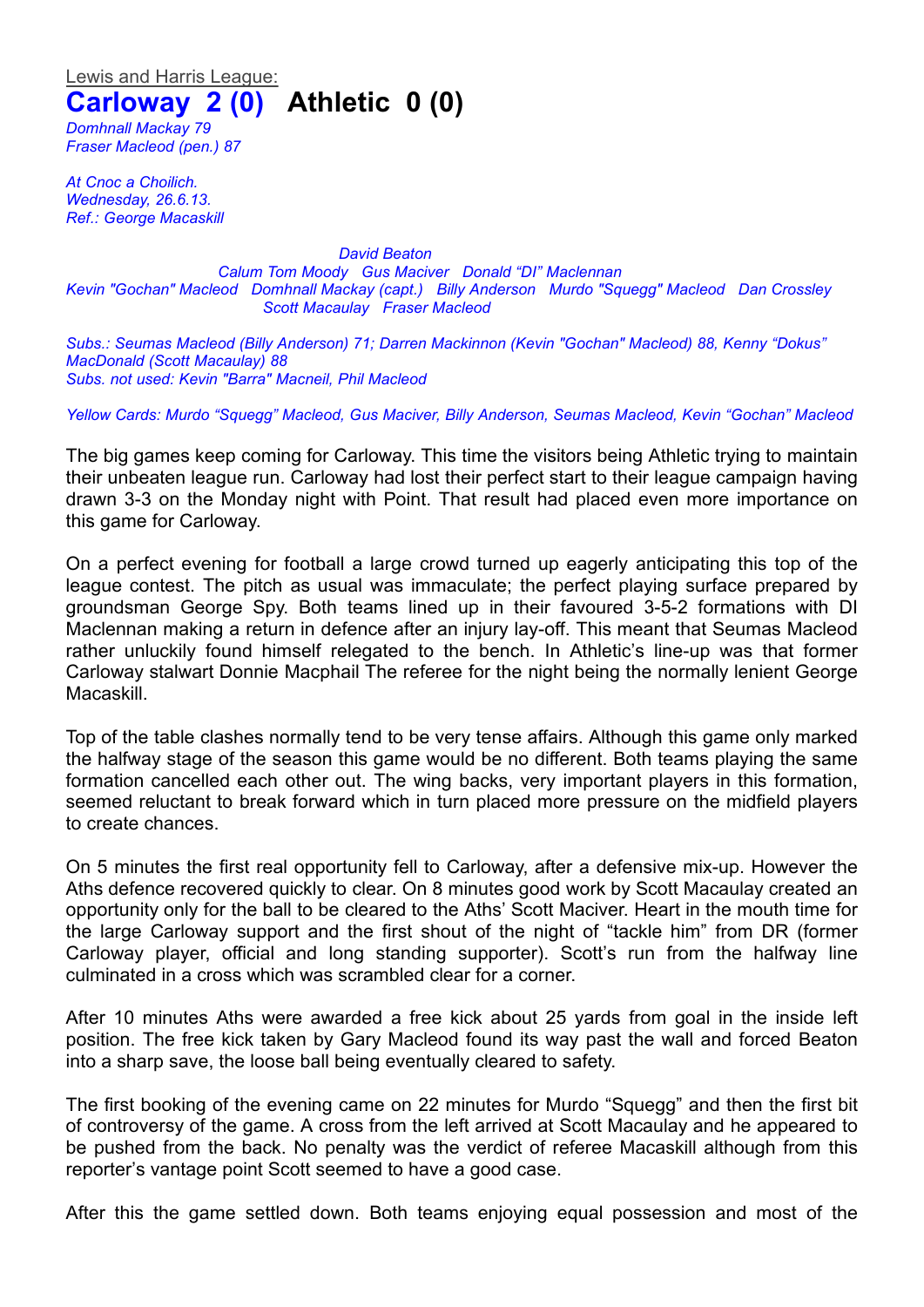chances created were by the respective Scotts. The Aths version creating a chance out of nothing on 29 minutes but his cross found no takers. Not to be undone the Carloway version went on a mazy run but pulled his shot wide when maybe the best option would have been to pass to Fraser Macleod who was free in acres of space.

Meantime, the normally lenient Macaskill had booked both Gus Maciver and DJ Clinton both of which were the correct decision.

The final opportunity of the half fell to Elliot Ruddall but his 20 yard shot was well saved by Beaton

## **Half time: Carloway 0 Athletic 0**

The second half brought about a distinct change in the pattern of the game. The Aths midfield started to dominate with the Carloway midfield struggling against the movement of Ruddall and Robert Jones and the guile of Donnie Macphail. However the Aths wingbacks were still struggling to get forward and therefore the few chances that were created were from long range shots that were comfortably dealt with by Beaton. The Carloway defensive trio of Moody, Maciver and Maclennan were absolutely outstanding during this period.

Because Aths were struggling to create, they increasingly started to hit hopeful balls to Scott Maciver. In recent years much has been written that the only tactic employed by the former Rangers manager Scott Symon was "Gie the ball to Jim" (Baxter). Increasingly and ominously for Aths, their only tactic seemed to be "Gie the ball to Scott."

The normally lenient Macaskill had fast become the very strict Macaskill by administering further bookings to Billy Anderson and Stephen Clinton. By the end of the game he would have handed out another three further bookings to Gochan (no surprise), Seumas Macleod and Ruddall making it 8 in total, an increase of about 500% on his normal quota. There were going to be two of us doing an awful lot of writing after this game.

It was also becoming obvious that the Carloway management team would need to change personnel. On 72 minutes came the change that most of the home support had wanted. On came Seumas Macleod for the tiring Billy Anderson. It was also becoming obvious that it was going to take a moment of inspiration to break the deadlock.

That bit of inspiration arrived on 79 minutes. A free kick awarded was awarded to Carloway on the right wing. Murdo "Squegg" stepped up and seemed to overhit his free kick, or so most of the crowd thought. However Moody miraculously managed to get up to head the ball back across the goal where Domhnall Mackay was in splendid isolation to hammer the ball into the roof of the net. (1-0)

Straight from the kick off came an audacious attempt by Scott Maciver to chip the goalie from the halfway line. Beaton taking no chances by tipping the ball over the bar. A fantastic attempt.

On 87 minutes came the clincher for Carloway. Scott Macaulay breaking into the box was brought down by Stephen Clinton. The referee had no hesitation in pointing to the spot. Fraser Macleod stepped up and although he mishit his shot, it beat Macritchie in the Aths goal. (2-0)

After that there was only time for some substitutions on both sides. Keith Bray coming on for Aths and Kenny "Dokus" and Darren Mackinnon appearing for Carloway

## **Full Time: Carloway 2 Athletic 0**